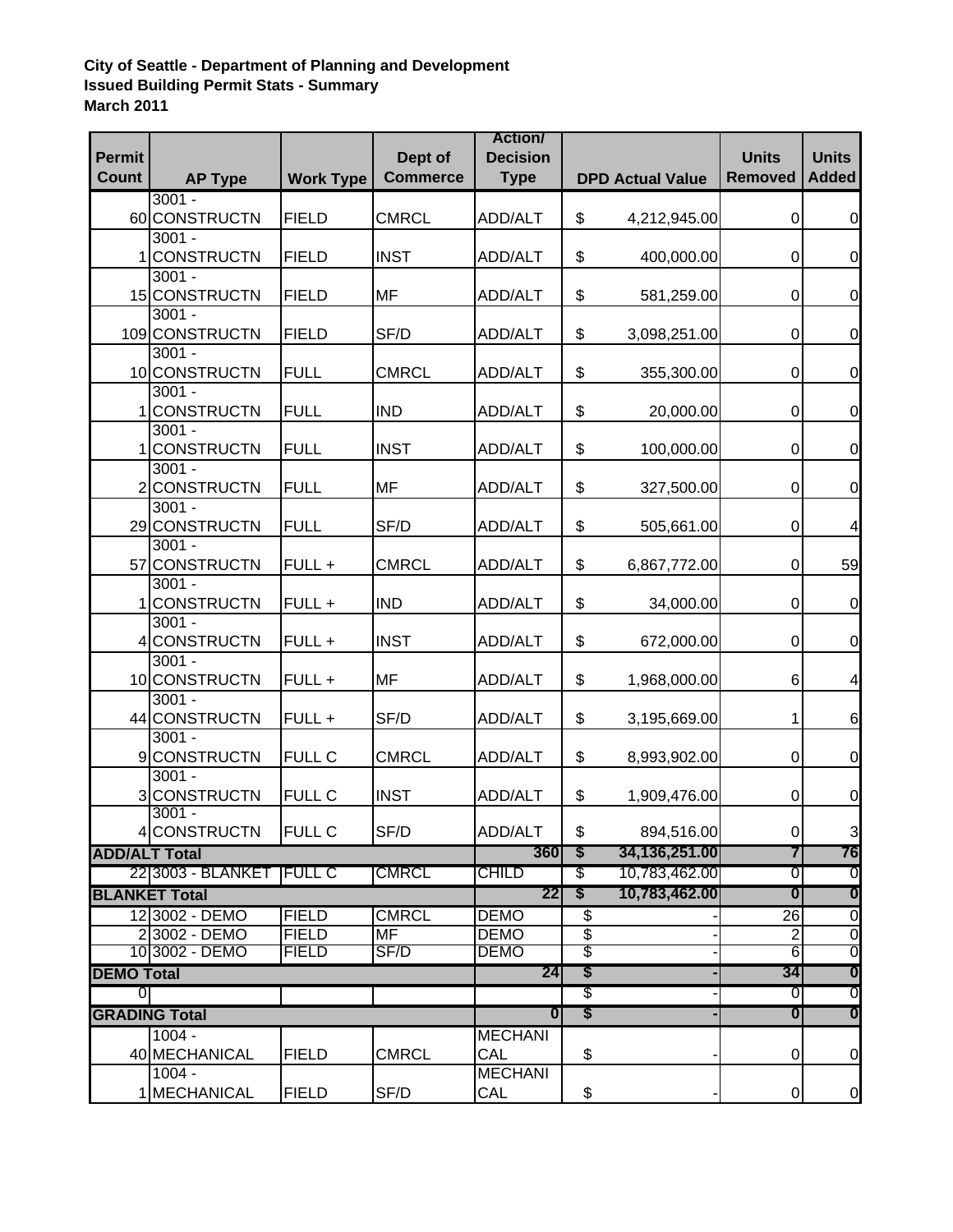## **City of Seattle - Department of Planning and Development Issued Building Permit Stats - Summary March 2011**

| <b>Permit</b>                           |                          |                  | Dept of         | <b>Action</b><br><b>Decision</b> |                |                         | <b>Units</b>     | <b>Units</b>     |
|-----------------------------------------|--------------------------|------------------|-----------------|----------------------------------|----------------|-------------------------|------------------|------------------|
| <b>Count</b>                            | <b>AP Type</b>           | <b>Work Type</b> | <b>Commerce</b> | <b>Type</b>                      |                | <b>DPD Actual Value</b> | <b>Removed</b>   | <b>Added</b>     |
|                                         | $1004 -$                 |                  |                 | <b>MECHANI</b>                   |                |                         |                  |                  |
|                                         | 15 MECHANICAL            | <b>FULL</b>      | <b>CMRCL</b>    | CAL                              | \$             | 273,891.00              | 0                | $\mathbf 0$      |
|                                         | $1004 -$                 |                  |                 | <b>MECHANI</b>                   |                |                         |                  |                  |
|                                         | 1 MECHANICAL             | <b>FULL</b>      | <b>MF</b>       | CAL                              | \$             | 14,700.00               | 0                | $\boldsymbol{0}$ |
|                                         | $1004 -$                 |                  |                 | <b>MECHANI</b>                   |                |                         |                  |                  |
|                                         | 25 MECHANICAL            | FULL +           | <b>CMRCL</b>    | CAL                              | \$             | 702,083.00              | 0                | $\mathbf 0$      |
|                                         | $1004 -$                 |                  |                 | <b>MECHANI</b>                   |                |                         |                  |                  |
|                                         | 1 MECHANICAL             | FULL +           | <b>INST</b>     | CAL                              | \$             | 41,000.00               | 0                | $\boldsymbol{0}$ |
|                                         | $1004 -$                 |                  |                 | <b>MECHANI</b>                   |                |                         |                  |                  |
|                                         | 10 MECHANICAL            | <b>FULL C</b>    | <b>CMRCL</b>    | CAL                              | \$             | 1,864,912.00            | 0                | $\boldsymbol{0}$ |
| <b>MECHANICAL Total</b>                 |                          |                  | 93              | $\boldsymbol{\mathsf{s}}$        | 2,896,586.00   | $\boldsymbol{0}$        | $\boldsymbol{0}$ |                  |
|                                         | $3001 -$                 |                  |                 |                                  |                |                         |                  |                  |
|                                         | <b>CONSTRUCTN</b>        | FULL +           | <b>CMRCL</b>    | <b>NEW</b>                       | \$             | 500,000.00              | 0                | $\mathbf 0$      |
|                                         | $3001 -$                 |                  |                 |                                  |                |                         |                  |                  |
|                                         | 1 CONSTRUCTN<br>$3001 -$ | FULL +           | <b>INST</b>     | <b>NEW</b>                       | \$             | 8,000.00                | 0                | $\mathbf 0$      |
|                                         | 8 CONSTRUCTN             | FULL +           | SF/D            | <b>NEW</b>                       | \$             | 2,274,629.00            | $\mathbf 0$      | 8                |
|                                         | $3001 -$                 |                  |                 |                                  |                |                         |                  |                  |
|                                         | 7 CONSTRUCTN             | FULL C           | <b>CMRCL</b>    | <b>NEW</b>                       | \$             | 140,686,679.00          | $\mathbf 0$      | 89               |
|                                         | $3001 -$                 |                  |                 |                                  |                |                         |                  |                  |
|                                         | 2CONSTRUCTN              | <b>FULL C</b>    | <b>MF</b>       | <b>NEW</b>                       | \$             | 11,149,313.00           | $\mathbf 0$      | 110              |
|                                         | $3001 -$                 |                  |                 |                                  |                |                         |                  |                  |
|                                         | 17 CONSTRUCTN            | <b>FULL C</b>    | SF/D            | <b>NEW</b>                       | \$             | 5,980,900.00            | $\pmb{0}$        | 21               |
| <b>NEW Total</b>                        |                          |                  | 36              | S                                | 160,599,521.00 | $\boldsymbol{0}$        | 228              |                  |
|                                         | $3001 -$                 |                  |                 |                                  |                |                         |                  |                  |
|                                         | 1 CONSTRUCTN             | <b>FIELD</b>     | SF/D            | <b>NONE</b>                      | \$             | 1.00                    | $\mathbf 0$      | $\mathbf 0$      |
|                                         | $3001 -$                 |                  |                 |                                  |                |                         |                  |                  |
|                                         | 1 CONSTRUCTN             | <b>FULL</b>      | <b>CMRCL</b>    | <b>NONE</b>                      | \$             |                         | 0                | $\mathbf 0$      |
| <b>NONE Total</b>                       |                          |                  |                 | $\overline{2}$                   | \$             | 1.00                    | $\boldsymbol{0}$ | $\boldsymbol{0}$ |
|                                         | $1004 -$                 |                  |                 | <b>SPRINKLE</b>                  |                |                         |                  |                  |
|                                         | 21 MECHANICAL            | <b>FULL</b>      | <b>CMRCL</b>    | R                                | \$             |                         | $\mathbf 0$      | $\mathbf 0$      |
|                                         | $1004 -$                 |                  |                 | <b>SPRINKLE</b>                  |                |                         |                  |                  |
|                                         | 2 MECHANICAL             | <b>FULL</b>      | <b>INST</b>     | ${\sf R}$                        | \$             |                         | $\overline{0}$   | $\overline{0}$   |
|                                         | $1004 -$                 |                  |                 | <b>SPRINKLE</b>                  |                |                         |                  |                  |
|                                         | 2 MECHANICAL             | <b>FULL</b>      | SF/D            | R                                | \$             |                         | 0                | $\mathbf 0$      |
|                                         | $1004 -$                 |                  |                 | <b>SPRINKLE</b>                  |                |                         |                  |                  |
|                                         | 2 MECHANICAL             | FULL +           | <b>CMRCL</b>    | R                                | \$             |                         | $\mathbf 0$      | $\mathbf 0$      |
|                                         | <b>SPRINKLER Total</b>   |                  |                 | 27                               | \$             |                         | 0                | $\boldsymbol{0}$ |
|                                         |                          |                  |                 | 0                                | \$             |                         | O                | 0                |
| <b>TEMP Total</b><br><b>Grand Total</b> |                          |                  | $\bf{0}$        | \$                               |                | 0                       | 0                |                  |
|                                         |                          |                  |                 | 564                              | \$             | 208,415,821.00          | 41               | 304              |
|                                         |                          |                  |                 |                                  |                |                         |                  |                  |
| 48 hour FIELD                           |                          |                  |                 | 251                              |                | \$8,292,456.00          | 34               | 0                |
| <b>48 HOUR FULL</b>                     |                          |                  |                 | $\overline{85}$                  |                | \$1,597,052.00          | 0                | 4                |
| 14 DAY FULL +                           |                          |                  |                 | 154                              |                | \$16,263,153.00         | 7                | $\overline{77}$  |
| <b>42 DAY FULL C</b>                    |                          |                  |                 | 74                               |                | \$182,263,160.00        | $\pmb{0}$        | 223              |
| <b>MONTHLY TOTAL</b>                    |                          |                  |                 | 564                              |                | \$208,415,821.00        | 41               | 304              |